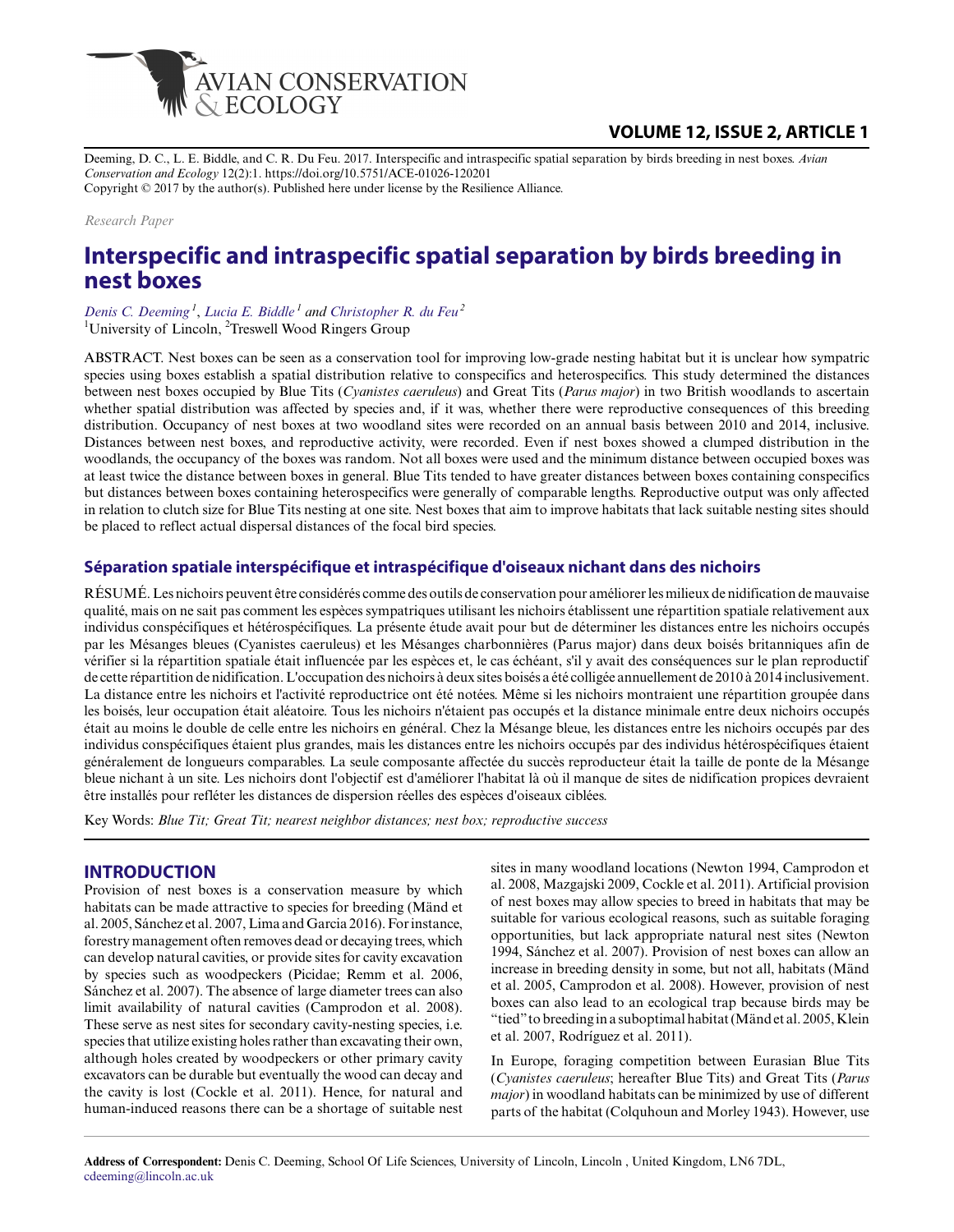of cavities for nesting can depend on the availability of suitable natural or primary excavator cavities (Newton 1994, Camprodon et al. 2008, Mazgajski 2009, Cockle et al. 2011). If such sites are few in number in any particular location then artificial boxes may offer a suitable nest cavity and allow breeding (Sánchez et al. 2007, Camprodon et al. 2008, Lima and Garcia 2016). The locations of a population of nest boxes are chosen by humans, which may not reflect the most appropriate habitat for the different species of birds (Mänd et al. 2005, Milligan and Dickinson 2016).

Given that both Blue Tits and Great Tits are sympatric the question arises of whether intraspecific or interspecific competition determines the spatial separation of breeding birds within nest boxes provided within the habitat. Nest box occupancy shows a positive correlation with breeding bird density in both Blue and Great Tits (Minot and Perrins 1986). In Great Tits distances between boxes were affected by bird density: lower density increased the distances between nest boxes containing conspecifics (Krebs 1971). However, Green (1979) argued that although intraspecific interference was significant for both Blue Tits and Great Tits, if interspecific interference occurred then it would be relatively small.

From a conservation perspective the number of nest boxes will determine how widely they are dispersed within the available habitat, especially if they are placed to achieve maximum coverage through the available area. Be it a box, or a tree hole, the birds are unable to move the location of a cavity. Whether any cavity is occupied may depend on where it lies adjacent to any breeding territory if there is a need to minimize intraspecific interference (Gosler 1993). Building and locating nest boxes is not without cost and so conservation schemes might be more cost-effective if there is efficient placement of boxes. Nest boxes are often provided in excess because rarely are all boxes occupied (e.g., Mänd et al. 2005) but it is unclear whether this reflects the carrying capacity of the habitat or the suitability of location for nest boxes. No studies have yet investigated whether the numbers and distribution of nest boxes could be better managed to maximize breeding.

This study used two populations of nest boxes, one at Riseholme Park, University of Lincoln and the other at Treswell Wood, Nottinghamshire (hereafter Treswell). We collected data for nest box occupancy each year for the breeding seasons during 2010 to 2014, inclusive, to study nest box use rather than breeding density. We investigated whether there was a random pattern of distribution of either all nest boxes at the two sites, or only those occupied by Great Tits and Blue Tits. We measured the distances between occupied boxes to determine whether adjacent boxes were occupied by conspecifics or heterospecifics. Given that interspecific interference is considered low between Blue Tits and Great Tits (Green 1979), it was hypothesized that the spatial separation of nest boxes occupied by conspecifics would be greater than those boxes occupied by heterospecifics. Finally, we tested the hypothesis that reproductive success would be adversely affected by shorter distances between adjacent boxes containing conspecifics but would be unaffected if nearest neighbors were heterospecifics. Our intention was to use these results to consider whether it was possible to reduce nest box numbers in an area without reducing breeding activity, and so help make provision of nest boxes in conservation situations more cost-effective.

# **METHODS**

#### **Locations**

Riseholme Park campus, University of Lincoln (53°16′N, 0°31′ W) has eight small interconnected areas of mainly deciduous woodland (ranging from 0.6 to 5.8 ha adding to a total of 16 ha) and dominated by beech (*Fagus sylvatica*), ash (*Fraxinus excelsior*), and sycamore (*Acer pseudoplatanus*) surrounded by arable farmland (Britt and Deeming 2011, Deeming 2013). Between 70 and 80 nest boxes (mainly with base dimensions of 115 mm  $\times$  140 mm and minimum height of 155 mm, although around 10% were larger in base area) were available during 2010 to 2014 for Blue Tits and Great Tits to use (range of densities = 4.25-5.00 boxes per ha; Table 1). Boxes were typically positioned on the north sides of trees at a height of 1.5–1.8 m from the ground. The number of boxes varied slightly between years because of damage and loss of boxes and addition of boxes. Placement of boxes allowed provision of potential nesting sites over most of the woodland. Nest boxes were monitored on a weekly basis during each breeding season to record the presence of a nest, the species concerned, and the reproductive output from the nest (clutch size, brood size, and number of fledged nestlings). Most boxes were occupied each year by Great Tits or Blue Tits but one or two boxes a year were occupied by Winter Wren (*Troglodytes troglodytes*), Coal Tit (*Poecile ater*), European Robin (*Erithacus rubecula*), or Eurasian Treecreeper (*Certhia familiaris*; for exact numbers see Table 1).

Treswell Wood, near Retford, Nottinghamshire, UK (53°18′N, 0° 51′W) is a Nottinghamshire Wildlife Trust reserve of 47 ha of mixed woodland dominated by ash with hazel (*Corylus avellana*) and surrounded by farmland (Deeming and du Feu 2011, MacColl et al. 2014). The number of boxes varied from 173 to 204 over the time period studied (range of densities = 3.68-4.34 boxes per hectare; Table 1); they varied in style from standard nest boxes through to custom built cavities excavated out of tree stumps (du Feu 2003). The position of the boxes was within 2–3 m alongside paths within the wood and so distribution of boxes across the whole wood was not uniform. Boxes were typically positioned on the sides of trees at a height of 1.5–1.8 m from the ground but in no specific compass orientation. Nest boxes were monitored on a weekly basis during each breeding season as part of a long-term nest recording scheme (see Deeming and du Feu 2011) and clutch size, brood size, and the number of fledged nestlings, were all recorded. Most boxes were occupied by Great Tits or Blue Tits but a few boxes a year were occupied by Winter Wren, Coal Tit, Marsh Tit (*Poecile palustris*) or Eurasian Nuthatch (*Sitta europaea*; see Table 1).

Both sites are heavily managed; at Riseholme dead wood has all been completely felled and removed, whereas at Treswell there is an extensive coppicing regimen. Greater Spotted Woodpeckers (*Dendrocopos major*) are present at both sites but at low densities. At Riseholme breeding records from 2007 to 2016 indicated that use of nest boxes by Great Tits (~20 per year) did not change over time but records of Blue Tits using boxes progressively increased from 5 to ~20 boxes. At Treswell breeding records extend to almost 40 years and nest box usage by Great Tits correlated with nest box provision whereas numbers of breeding Blue Tits remained quite stable (Gillingham, du Feu, and Deeming, *unpublished data*). At neither site were there systematic searches for natural nest sites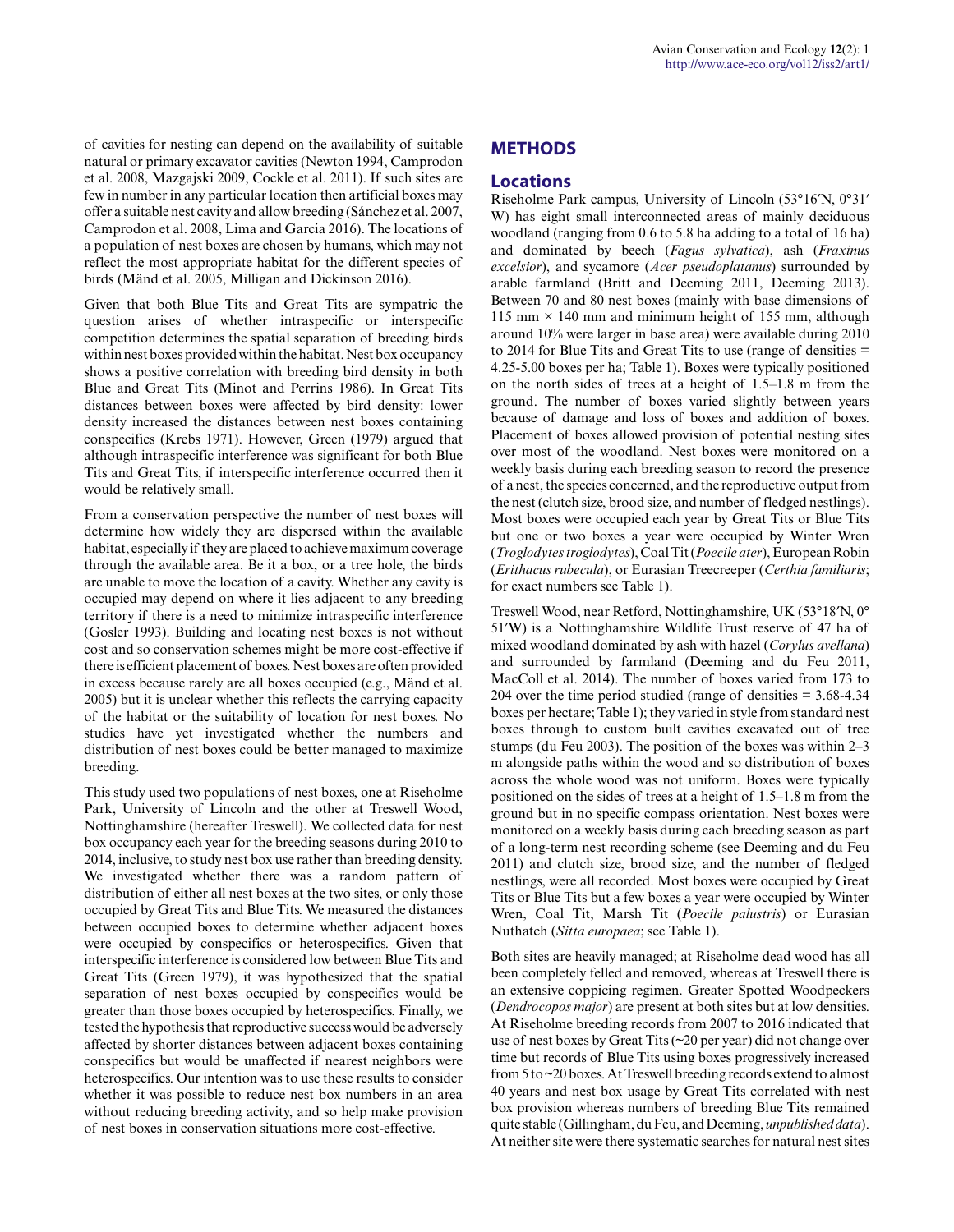|                                          | 2010         |                | 2011         |                | 2012           |                | 2013           |              | 2014           |                |
|------------------------------------------|--------------|----------------|--------------|----------------|----------------|----------------|----------------|--------------|----------------|----------------|
|                                          | RP           | TW             | RP           | TW             | RP             | TW             | RP             | <b>TW</b>    | RP             | <b>TW</b>      |
| Total nestboxes                          | 70           | 173            | 79           | 204            | 80             | 202            | 77             | 198          | 68             | 185            |
| Total boxes occupied                     | 38           | 73             | 42           | 113            | 48             | 118            | 36             | 75           | 43             | 76             |
| Blue tits                                | 12           | 19             | 22           | 30             | 18             | 35             | 17             | 25           | 15             | 23             |
| (Cyanistes caeruleus)                    |              |                |              |                |                |                |                |              |                |                |
| Great tits                               | 26           | 50             | 18           | 78             | 29             | 67             | 18             | 44           | 25             | 40             |
| (Parus major)                            |              |                |              |                |                |                |                |              |                |                |
| Coal tits                                | $\mathbf{0}$ | $\mathbf{0}$   | $\mathbf{1}$ | $\mathbf{1}$   | $\mathbf{1}$   | $\mathbf{1}$   | $\mathbf{0}$   | 3            | $\overline{2}$ | 1              |
| (Poecile ater)                           |              |                |              |                |                |                |                |              |                |                |
| Marsh tits                               |              | 2              |              | $\overline{c}$ | $\blacksquare$ | $\overline{c}$ |                | 1            |                | $\overline{c}$ |
| (Poecile palustris)                      |              |                |              |                |                |                |                |              |                |                |
| Wren                                     | $\mathbf{0}$ | $\overline{2}$ | $\theta$     | $\mathbf{1}$   | $\mathbf{0}$   | $\overline{3}$ |                | $\mathbf{1}$ |                | 9              |
| (Troglodytes troglodytes)                |              |                |              |                |                |                |                |              |                |                |
| Robin                                    | $\mathbf{0}$ |                | 1            |                | $\mathbf{0}$   |                | $\overline{0}$ |              | $\mathbf{0}$   |                |
| (Erithacus rubecula)                     |              |                |              |                |                |                |                |              |                |                |
| Treecreeper                              | $\mathbf{0}$ |                | $\theta$     |                | $\mathbf{0}$   | $\overline{a}$ | $\theta$       |              |                |                |
| (Certhia familiaris)                     |              |                |              |                |                |                |                |              |                |                |
| Nuthatch                                 |              | $\mathbf{0}$   |              | $\mathbf{1}$   | $\blacksquare$ | $\mathbf{0}$   | $\overline{a}$ | 1            |                |                |
| (Sitta europaea)                         |              |                |              |                |                |                |                |              |                |                |
| Density of boxes per hectare             | 4.38         | 3.68           | 4.94         | 4.34           | 5.00           | 4.40           | 4.81           | 4.21         | 4.25           | 3.94           |
| Blue Tit density (boxes per              | 0.75         | 0.40           | 1.38         | 0.64           | 1.13           | 0.74           | 1.06           | 0.53         | 0.94           | 0.49           |
| hectare)                                 |              |                |              |                |                |                |                |              |                |                |
| Great Tit density (boxes per<br>hectare) | 1.63         | 1.06           | 1.13         | 1.66           | 1.81           | 1.43           | 1.13           | 0.94         | 1.56           | 0.85           |

**Table 1**. Summary of the number of nest boxes at each site, Riseholme Park (RP) or Treswell Wood (TP), and the number of boxes occupied by the species indicated for each year. Zero indicates that no cases of that species were observed that year but the species did nest during other years and a dash indicates not observed to nest in nest boxes at location.

for tit species but given the management regimens of both sites, it was assumed that natural, and excavated, cavities were in relatively low supply.

## **Geographical distances**

For both sites the 10-digit Ordnance Survey grid reference was recorded for each nest box using a GPS unit (Garmin). The positions of the boxes were plotted and a grid of  $100 \times 100$  m squares was overlaid covering the area of woodland for each site (see Fig. 1). For each grid square the numbers of nest boxes in total, and those occupied by Great Tits and Blue Tits were recorded. An index of dispersion (Fowler et al. 1997) was calculated: variance/mean of the boxes. *s*²/*x* values were multiplied by the degrees of freedom (number of grid squares sampled minus one) to produce a  $\chi^2$  value, which was checked graphically against the 95% confidence zone for random distribution to ascertain the distribution pattern.

Pythagoras' theorem was used to calculate the distance (in m) between nest boxes (Surgey et al. 2012). For each year of the study, and for each box, the following distances were calculated: (1) the distance to the nearest box; (2) the distance from a box occupied by the focal species to another box occupied by a conspecific; and (3) the distance from a box occupied by the focal species to the nearest box occupied by a heterospecific (irrespective of species). Analysis focused on data for Great Tits and Blue Tits and examined the distances between boxes containing either the same or different species. Reproductive output was measured as clutch size and the number of fledged chicks as a proportion of the clutch size. Given that the two locations were only a few kilometers apart, and on nearly the same latitude, we considered that the two geographical locations would be equivalent but we tested this in our analyses.

# **Statistical analysis**

Data analysis was undertaken using Minitab (version 17). General linear mixed models (GLMM) were used to test the effect on distance between occupied nest boxes of focal species (Blue Tit or Great Tit) and location (Riseholme and Treswell) as fixed factors (and their interaction), while controlling for year as a random factor. Distances were Log<sub>10</sub>-transformed prior to analysis. Effects of distance between occupied boxes on reproductive output were tested using the same GLMM model with the addition of distance as a covariate. Any correlations were studied using Spearman's signed rank tests.

In order to explore whether nests were randomly distributed with respect to the type (conspecific or heterospecific) of their nearest neighbor, we conducted permutation tests in which the observed mean nearest-neighbor distance for a given location in a given year was compared to a null distribution of mean distances derived by randomly allocating individuals among occupied nest boxes, i.e., maintaining the observed pattern of occupancy and species composition. *P*-values were calculated as the proportion of sampled permutations where the mean distance was greater than or equal to the observed mean distance, over 999 permutations. All analyses were considered significant at a probability value of  $\leq 0.05$ .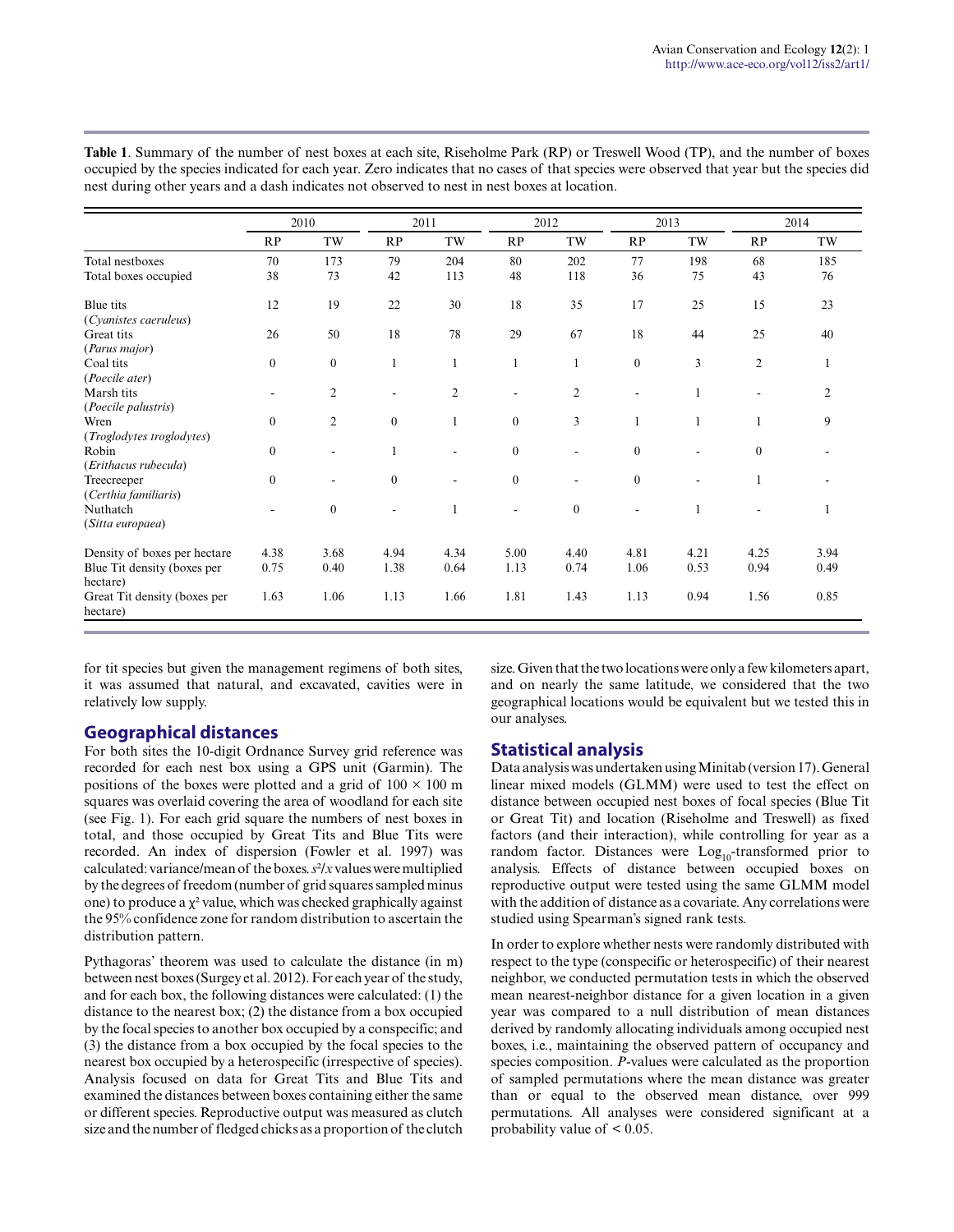

**Fig. 1**. Plans based on UK Ordnance Survey grid system of Riseholme Park (A) and Treswell Wood (B) showing the distribution of the woodland (indicated by solid black line) at each site. Circles indicate position of nest boxes in 2014 and the species occupying them.

#### **RESULTS**

At Riseholme (e.g., Fig. 1A) all boxes were randomly dispersed (dispersion indices  $(\chi^2)$  of 45 - 51, df = 38) as were those occupied by both Great Tits (dispersion indices of  $28 - 49$ , df = 38) and Blue Tits (dispersion indices of 22 - 35,  $df = 38$ ). By contrast, at Treswell (e.g., Fig. 1B) the nest boxes exhibited a clumped distribution (dispersion indices of  $102 - 143$ , df = 58). Despite this the nest boxes occupied by both Great Tits and Blue Tits were randomly dispersed within the woodland (dispersion indices of 46 - 87 and 42 - 68, df = 38, respectively). This observation was confirmed by the analysis of both nearest conspecific neighbor distances and nearest heterospecific neighbor distances, where both species exhibited random distribution patterns (*P* > 0.05) in all cases of comparison between conspecifics and heterospecifics. The only exceptions were overdispersed values between conspecific Blue Tits at Riseholme in 2010, 2013, and 2014.

At Riseholme the proportion of nest boxes occupied ranged from 0.468 to 0.647 of the available boxes, which was higher than at Treswell (0.374 to 0.554). The number of occupied boxes did not correlate with the number of available boxes at Riseholme  $(r<sub>s</sub> =$ 0.410,  $DF = 3$ ,  $P = 0.493$ ) but there was a positive correlation at Treswell ( $r_s$  = 0.900, DF = 3,  $P$  = 0.037). The minimum distances between nest boxes (irrespective of occupancy) at Riseholme were significantly  $(t_4 = 9.59, P = 0.001)$  longer than at Treswell (mean distances =  $33.8 \pm 3.1$  m at Riseholme and  $20.1 \pm 0.7$  m at Treswell). There was a significantly lower density of boxes at Treswell (mean  $4.11 \pm SD$  0.30 boxes per ha compared with 4.68  $\pm$  0.34 at Riseholme;  $t_7 = 2.77$ ,  $P = 0.028$ ; Table 1).

In general there were more Great Tits nesting at both locations but at Riseholme Blue Tits formed a greater proportion of the combined population (average 2010–2014 of  $0.42 \pm 0.09$ ) than at Treswell (average 2010–2014 of  $0.32 \pm 0.04$ ). Density of boxes occupied by breeding Blue Tits at Riseholme was significantly higher than that observed at Treswell (1.05  $\pm$  0.23 versus 0.52  $\pm$  0.13, respectively,  $t_6 = 4.10$ ,  $P = 0.006$ ). Although the density of boxes occupied by Great Tits was higher at Riseholme compared with Treswell  $(1.45 \pm 0.31)$  versus  $1.19 \pm 0.34$ , respectively) this difference was not significant ( $t_7 = 1.28$ ,  $P =$ 0.242).

There was a higher proportion of empty boxes nearest to the occupied box at Treswell compared with Riseholme ( $F_{1,17} = 5.32$ ,  $P = 0.034$ ) although the focal species occupying the box was not important  $(F_{1,17} = 0.69, P = 0.419;$  Fig. 2). The proportion of instances when the nearest box contained a conspecific was generally lower than an empty box (Fig. 2) but the proportions were significantly higher for Great Tits than for Blue Tits  $(F_{1,17} =$ 11.19,  $P = 0.004$ ) irrespective of location ( $F_{1,17} = 0.00$ ,  $P = 0.982$ ). For nearest boxes occupied by a heterospecific, irrespective of species (Fig. 2), both focal species (Blue Tits > Great Tits;  $F_{1,17}$  = 14.64, *P* = 0.001) and location were significant factors affecting the proportion of occupied boxes (Treswell  $\leq$  Riseholme;  $F_{1,17}$  = 8.42,  $P = 0.010$ .

At both Riseholme and Treswell distances between conspecifics were greater for Blue Tits than Great Tits but for both species the distances were shorter at Treswell (Fig. 3). The distances between boxes containing conspecific birds were significantly affected by location and focal species but there was no significant interaction (Table 2). All pairwise comparisons were significant (Tukey test, *P* < 0.05) except for between Blue Tits at Treswell and Great tits at Riseholme (Fig. 3). Distances between boxes occupied by heterospecifics were more similar to each other (Fig. 3). Location, focal species, and the interaction term were all significant factors in the model (Table 2). Pairwise comparisons indicated that the shorter distances between boxes for Blue Tits as the focal species in Treswell were significantly smaller than all other values (Fig. 3).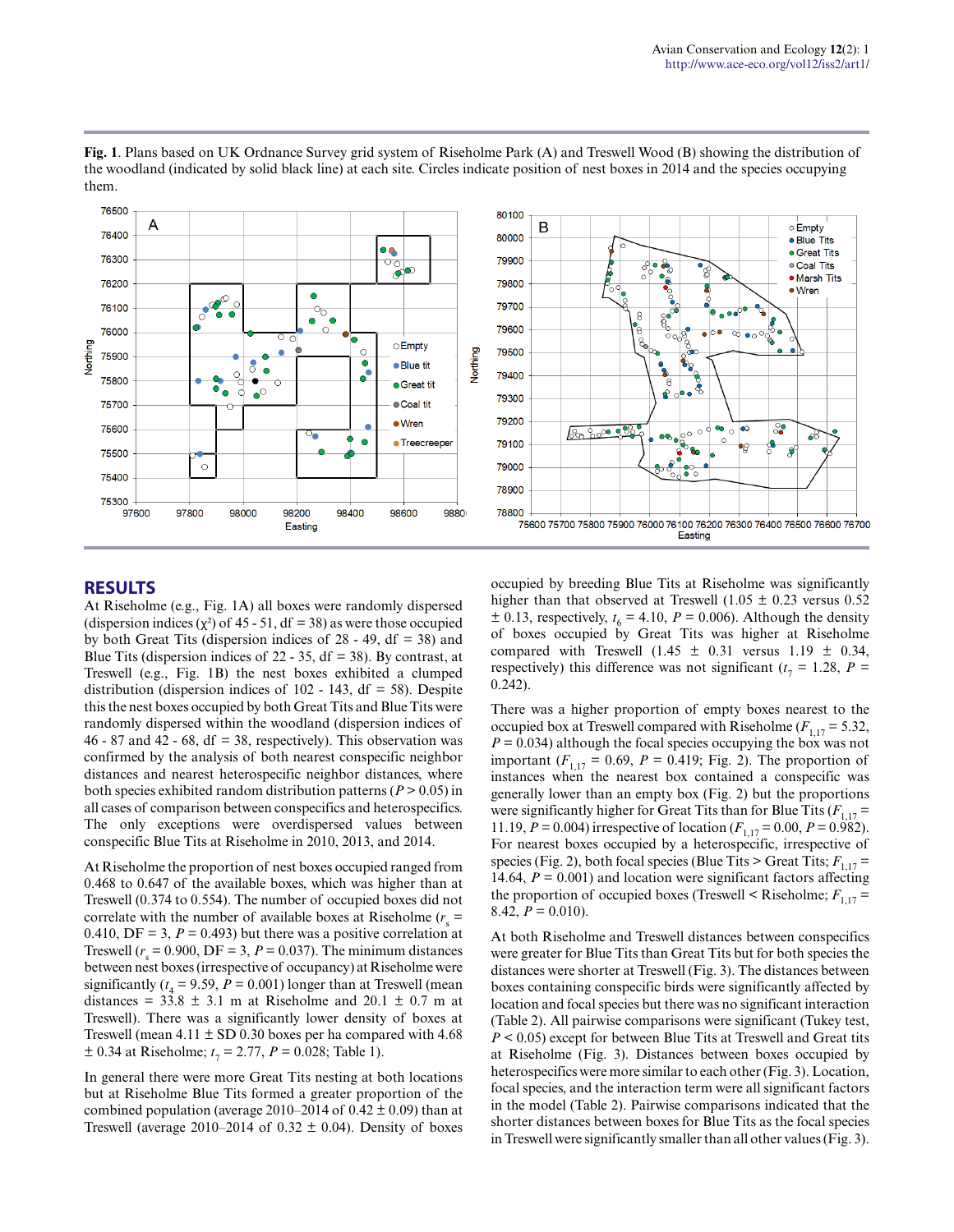**Fig. 2**. Mean (+SD) proportions of the nest boxes that contained either no bird, a conspecific, or a heterospecific for Great Tits (*Parus major*) and Blue Tits (*Cyanistes caeruleus*) nesting at Riseholme Park or Treswell Wood.



**Fig. 3**. Mean  $(\pm SD)$  distances to a box nearest to a box containing a focal bird that contains either a conspecific or a heterospecific for Great Tits (*Parus major*) and Blue Tits (*Cyanistes caeruleus*) nesting at Riseholme Park or Treswell Wood. Columns with different superscripts, x,y,z (conspecific) or a,b (heterospecific), indicate significant differences at a *P*value of 0.05.



On average Blue Tits laid significantly more eggs than Great Tits irrespective of location (Fig. 4A; Table 3). By contrast, fledging success (as a proportion of clutch size) was higher for Great Tits although this was not significant (Fig. 4B; Table 3). For clutch size the distance between conspecifics was a significant covariate and focal species was significant (Table 3). In particular, for Blue Tits at Treswell larger clutch sizes were significantly correlated with distance between boxes containing conspecifics (Spearman's  $r_s = 0179$ , *DF* = 133, *P* = 0.046). By contrast, location and the

interaction between location and focal species were not significant (Table 3). Heterospecific distance did not significantly covary with clutch size and was only significantly affected by focal species (Table 3). For the proportion of chicks fledged conspecific distance only approached significance although focal species was significant (Table 3). Heterospecific distance was not a significant covariate for proportion fledged and the only significant effect was location (Table 3).

**Table 2**. Results of GLMM analysis of variance to test the effects of focal species (Blue Tit, *Cyanistes caeruleus*, or Great Tit, *Parus major*), location (Riseholme Park or Treswell Wood), and the interaction on the distances between nest boxes occupied by conspecifics or heterospecifics. Distance values were  $Log_{10}$ transformed prior to analysis.

|                        |             | Conspecific distance | Heterospecific<br>distance |              |  |
|------------------------|-------------|----------------------|----------------------------|--------------|--|
|                        | $F_{1.545}$ | P-value              | $F_{1.545}$                | P-value      |  |
| Focal species          | 75.10       | ${}_{0.001}$         | 19.75                      | ${}_{0.001}$ |  |
| Location               | 45.58       | ${}_{0.001}$         | 24.94                      | ${}_{0.001}$ |  |
| Focal species*Location | 0.32        | 0.572                | 7.22                       | 0.007        |  |

**Table 3**. Results of GLMM analysis of variance to test the effects of distance between occupied nest boxes containing conspecific or heterospecifics together with the fixed effects of focal species (Blue Tit, *Cyanistes caeruleus*, or Great Tit, *Parus major*), location (Riseholme Park or Treswell Wood), and the interaction on clutch size and proportion of the clutch that fledged. Distance values were  $Log_{10}$ -transformed prior to analysis.

|                         |                      | Clutch size  | Proportion fledged |         |  |
|-------------------------|----------------------|--------------|--------------------|---------|--|
|                         | $\mathrm{F_{1,542}}$ | P-value      | F<br>1.542         | P-value |  |
| Conspecific distance    | 4.66                 | 0.031        | 3.56               | 0.060   |  |
| Focal species           | 22.37                | ${}_{0.001}$ | 5.61               | 0.018   |  |
| Location                | 6.23                 | 0.632        | 2.79               | 0.096   |  |
| Focal species*Location  | 3.16                 | 0.076        | 1.82               | 0.178   |  |
| Heterospecific distance | 1.33                 | 0.249        | 0.04               | 0.839   |  |
| Focal species           | 34.34                | ${}_{0.001}$ | 3.45               | 0.640   |  |
| Location                | 0.03                 | 0.871        | 4.94               | 0.027   |  |
| Focal species*Location  | 3.61                 | 0.076        | 1.78               | 0.183   |  |

## **DISCUSSION**

Both geographical location and focal species significantly affected the distances between adjacent boxes containing conspecific individuals. For nest boxes containing heterospecific individuals distances were generally smaller but Blue Tits at Treswell occupied boxes much closer to a conspecific individual. Focal species was important in determining clutch size and the distance between adjacent boxes containing conspecifics was a significant covariate: in particular, at Treswell the greater the distance between two boxes containing Blue Tits then the larger the clutch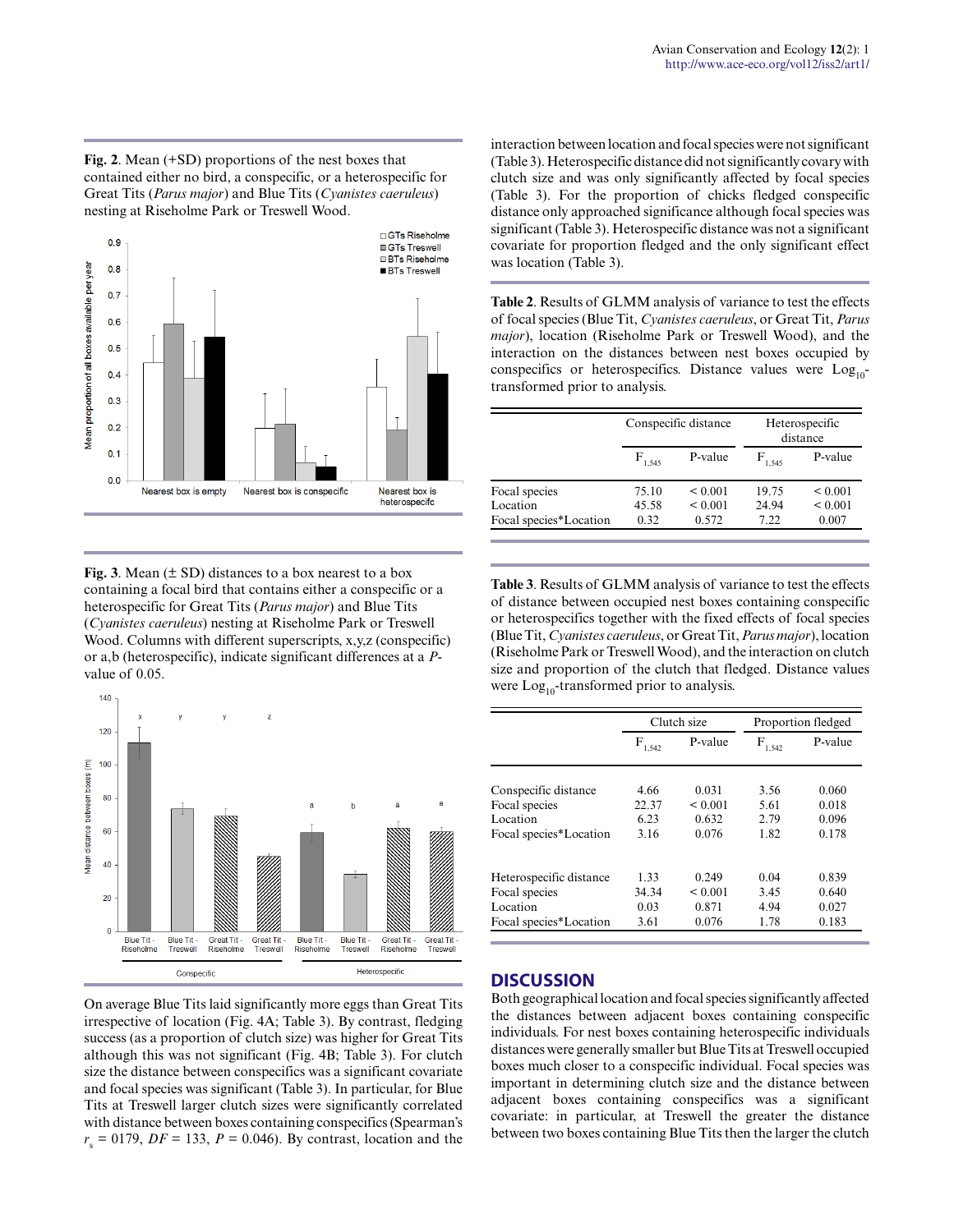size. This effect was not observed for clutch size in relation to heterospecific distance, nor was there any effect of distance on proportion of offspring fledged.

**Fig. 4**. Mean  $(\pm \text{SE})$  for  $(A)$  mean clutch size and  $(B)$  the proportion of the clutch size that fledged for Blue Tits (*Cyanistes caeruleus*) and Great Tits (*Parus major*) from Riseholme Park and Treswell Wood.



Nest boxes were supplied in excess at both Riseholme and Treswell Wood, which is typical of many study situations (e.g., Krebs 1971, Minot and Perrins 1986, Muldal et al. 1995, Mänd et al. 2005). Even though nest box distribution was clumped at Treswell, the two tit species were randomly dispersed within the woodland. Our results suggest that the distance between adjacent nest boxes was around half of the minimum distances actually used by birds (20– 33 m compared with 60–70 m, respectively) irrespective of species. Hence, the density of nest boxes could be strategically reduced to better reflect the observed mean distances between occupied boxes with probably little effect on nesting density. Coincidentally, at Riseholme, natural wastage (boxes rotted away or were stolen) meant that there was a 10% drop in available nest boxes in 2016 yet nest box usage remained at the same levels as seen during 2015 (DCD, *unpublished observations*). Hence, for Great Tits and Blue Tits increasing the interbox distance to around 60 m would have little effect on breeding activity in the woodlands. This would free up boxes that could be used on other heavily managed woodland sites.

Provision of nest boxes does not preclude birds choosing natural nest cavities that exist within the habitat. Indeed, it is the birds that choose their nest sites rather than being forced to adopt sites provided by humans. Given that availability and utilization of natural cavities may require systematic searches to identify all nest sites, it can often be assumed that human management of woodland to remove dead wood can mean that natural cavities in trees may be in short supply (Newton 1994, Cockle et al. 2011). Under such conditions breeding in what appears to be an appropriate habitat, i.e., there is a foraging habitat, may be precluded through a lack of nest sites.

Being unaware of the number of natural nesting cavities has not precluded studies of reproductive breeding of birds using nest boxes in woodland (Krebs 1971, Green 1979, Minot and Perrins 1986). Generally, it can be assumed that most sites provide nest boxes in excess, which when combined with possible natural cavities, means that nest site availability is not limiting. A study in Canada showed that provision of nest boxes in a mature woodland habitat that tripled the availability of potential nest sites and produced a ninefold increase in density of Mountain Chickadee (*Poecile gambeli*) nests (Aitken and Martin 2012). Control sites showed no change over the same period and once the boxes were removed from test sites then density returned to previous levels. Presumably in many locations there is competition for nest sites irrespective of species. Interspecific interference is considered low between Blue Tits and Great Tits (Green 1979), so how do sympatric bird species provided with an excess of nest sites, distribute themselves relative to conspecifics and heterospecifics?

Although there seems to be little interspecific competition in nest site selection between Blue Tits and Great Tits in our study there is evidence that the dispersion of nesting attempts by heterospecifics may not be random in other species. Some heterospecifics may prefer to nest in close proximity because migrant species are informed of habitat quality by the presence of breeding resident species (Mönkkönen and Forsman 2002, Thomson et al. 2003). For instance, Pied Flycatchers (*Ficedula hypoleuca*) gained fitness benefits from nesting in close proximity to Great Tits (Loukola et al. 2014). In other instances, interaction may be more neutral. Muldal et al. (1985) showed experimentally that Tree Swallows (*Tachycineta bicolor*) occupy nest boxes that lie in close proximity to each other, in order to maximize the distance to a nest box containing a conspecific but did not show any spacing preference in relation to Mountain Bluebirds (*Sialia currucoides*) nesting in adjacent boxes. In other instances, nesting adjacent to a heterospecific can be disadvantageous. Breeding performance of Tree Swallows was reduced because of House Wrens (*Troglodytes aedon*) nesting nearby (Finch 1990). Collared Flycatchers (*Ficedula albicollis*) had reduced fledging success in areas where Blue Tits and Great Tits were at high densities (Gustafsson 1987).

The results of this study only reflect the use of boxes by birds rather than being a complete breeding record of the woodland, including nests in natural cavities. The study aimed to quantify use of the boxes provided and was not a complete breeding record of the sites. It was assumed that natural cavities were in relatively short supply. For instance, at Riseholme, there is intense management of the woodland to remove dead wood and we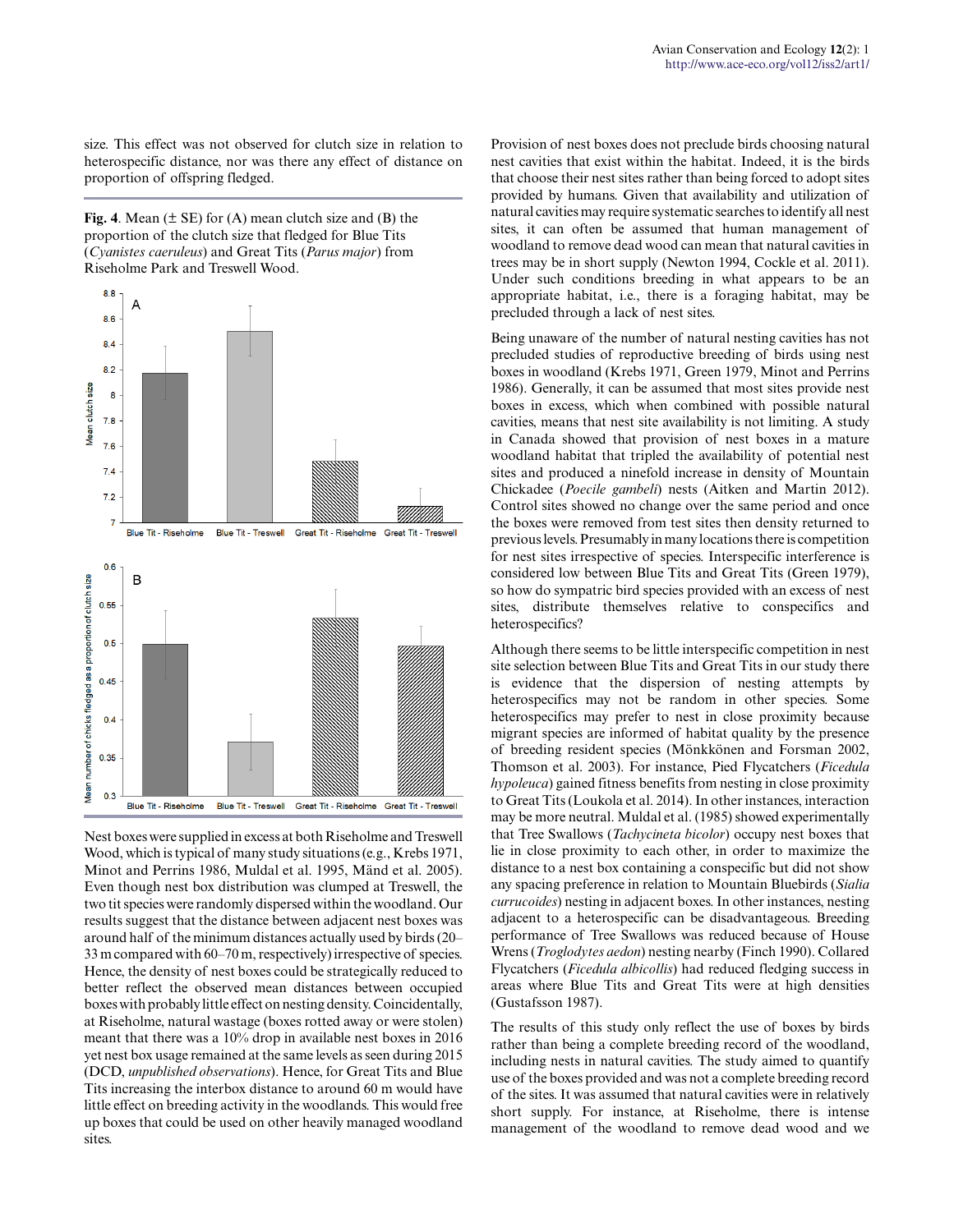assumed that there were few natural nest cavities. The Riseholme site has been monitored from 2007 to 2017 and there has been a progressive increase in the number of Blue Tits breeding starting from an initial population of 5 breeding pairs to 23 in 2017. Great Tit numbers have been stable over the same period  $(\sim 20-22)$ breeding pairs). This suggests that the provision of nest boxes has allowed one species at least to colonize a previously unsuitable site. At Treswell, the woodland is heavily coppiced (MacColl et al. 2014), which removes mature trees and standing dead wood that can be sites of natural cavities. There were between 40–50 Great Tit territories recorded in the wood during 2010–2014, which is about the same number (or fewer) of observed nests in boxes. For Blue Tits the 40–50 territories exceeded the number of nests in boxes suggesting that Blue Tits may be using natural cavities more than Great Tits but this requires further investigation. Provision of nest sites has also increased breeding opportunities for Great Tits nesting in Estonia (Mänd et al. 2009). Interestingly, removal of nest boxes reduced the number of breeding Great Tits in a woodland because of increased competition for natural cavities whereas Blue Tits did not change in breeding numbers because they were better able to exploit smaller natural cavities (East and Perrins 1988). An experimental study in Canada where access to nest cavities was blocked reduced breeding by European Starlings (*Sturnus vulgaris*) during and after the experimental period but numbers of Mountain Bluebirds increased breeding over the same period (Aitken and Martin 2008). It was suggested that the dominant Starlings suppressed breeding by Bluebirds but the lack of suitable nest sites for Starlings limited their population and so provided the Bluebirds the opportunity to increase their breeding opportunities.

Blue Tits at Treswell appeared to disperse more widely between nest boxes containing a conspecific than did the Great Tits at both locations, and were able to produce larger clutches as the distance increased. Blue Tits also seemed to nest nearer to heterospecifics whereas for Great Tits the species in the nearest occupied nest box did not appear to be of much relevance. The distances recorded between boxes containing Blue Tits were larger than between Great Tits and much greater than the 41–55 m reported for Pied Flycatchers (Harvey et al. 1984). Nesting closer to heterospecifics has been reported in colony-nesting Tufted Duck (*Aythya fuligula*) nesting in a Black-headed Gull (*Larus ridibundus*) colony in Scotland (Liordos and Lauder 2015) and for Black Skimmers (*Rhynchos niger*) nesting with Gull-billed Terns (*Sterna nilotica*) in Louisiana (Pius and Leberg 1997). It is unclear what factors impact on the distances between boxes between conspecifics and this is worthy of further research.

Fitness consequences of the spatial distribution of these two species were associated with changes in clutch size rather than relative fledging success and impacted on Blue Tits more than Great Tits, which generally produce smaller clutch sizes (Deeming and du Feu 2011). Collared Flycatchers suffered lower sizes and reduced fledging success when breeding tits were more abundant but distances between nest boxes were not reported (Gustafsson 1987). This may reflect the nutritional requirements to produce a large clutch: conspecifics nesting in close proximity may compete more intensely for food in the period leading up to clutch initiation.

For those open-nesting species, habitat heterogeneity and microhabitat requirements may also lead to nonrandom

distribution of nests. Gates and Gysel (1978) showed that passerine nest distribution was not random and most species had preference for either a field-type or forest-type nesting environment. The presence of heterospecifics can also influence nest location (Mönkkönen and Forsman 2002, Thomson et al. 2003). It is possible that the nesting requirements of species interact with habitat heterogeneity and availability and so force birds to nest closer to one another than they would prefer. Perhaps this acts as a driver for intraspecific competition for the best nest sites with losing birds being forced to occupy marginal habitats.

By providing an excess of nest boxes, we may effectively reduce intra-specific competition among secondary cavity-nesting species because they have a wider range of possible nests sites (Mänd et al. 2005). However, providing nest boxes in marginal habitats may be creating an ecological trap for the subset of the population forced to breed in a marginal habitat for foraging or has increased predation risk (Mänd et al. 2005, Klein et al. 2007, Rodríguez et al. 2011). Moreover, the long-term value of nest boxes as breeding cavities has recently been questioned because boxes have lower humidity and poorer insulation than natural cavities in trees (Maziarz et al. 2017). We agree with Maziarz et al. (2017) that nest boxes should be regarded as a targeted and temporary intervention and in long-term retention of cavitybearing trees is a more sustainable, cost-effective measure. However, it is not always possible to manage sites in a way that natural cavities can replace artificial ones. In addition, it is important to point out that Maziarz et al. (2017) based their conclusion on their findings on chick mortality and incidence of invertebrate parasites yet ignored the effects of high humidity on the incubation parameters of the birds concerned despite the clear importance of nest humidity on controlling weight loss from eggs and hence their hatching success (Deeming 2011).

Modern conservation faces constant financial pressures and improving the efficiency of nest box dispersal in habitats where natural nest sites are rare would help make the use of boxes more cost effective. The data presented here suggest that nest boxes were located too close together and our results (see Fig. 3) imply that for tit species a minimum distance between boxes should be around 60 m. We recommend that for other species providing nest boxes in excess may not always yield the most cost-effective conservation benefits. Better spatial distribution of the boxes that reflects actual dispersal distances of the bird species would allow a better distribution of resources.

*Responses to this article can be read online at:* <http://www.ace-eco.org/issues/responses.php/1026>

#### **Acknowledgments:**

*Many thanks go to the many volunteers, particularly Richard du Feu, Phil May, John Clark, John Bartley, John Black, Dan Bardsley, Gill Bardsley, and Keith Stedman who monitor the nest boxes in Treswell Wood, and to Nottinghamshire Wildlife Trust for permission to use Treswell Wood. Many thanks to Tom Pike for invaluable advice on statistical analysis and for comments on the manuscript. Thanks also to Ian Hartley and two anonymous reviewers for comments that helped to improve previous drafts of this manuscript.*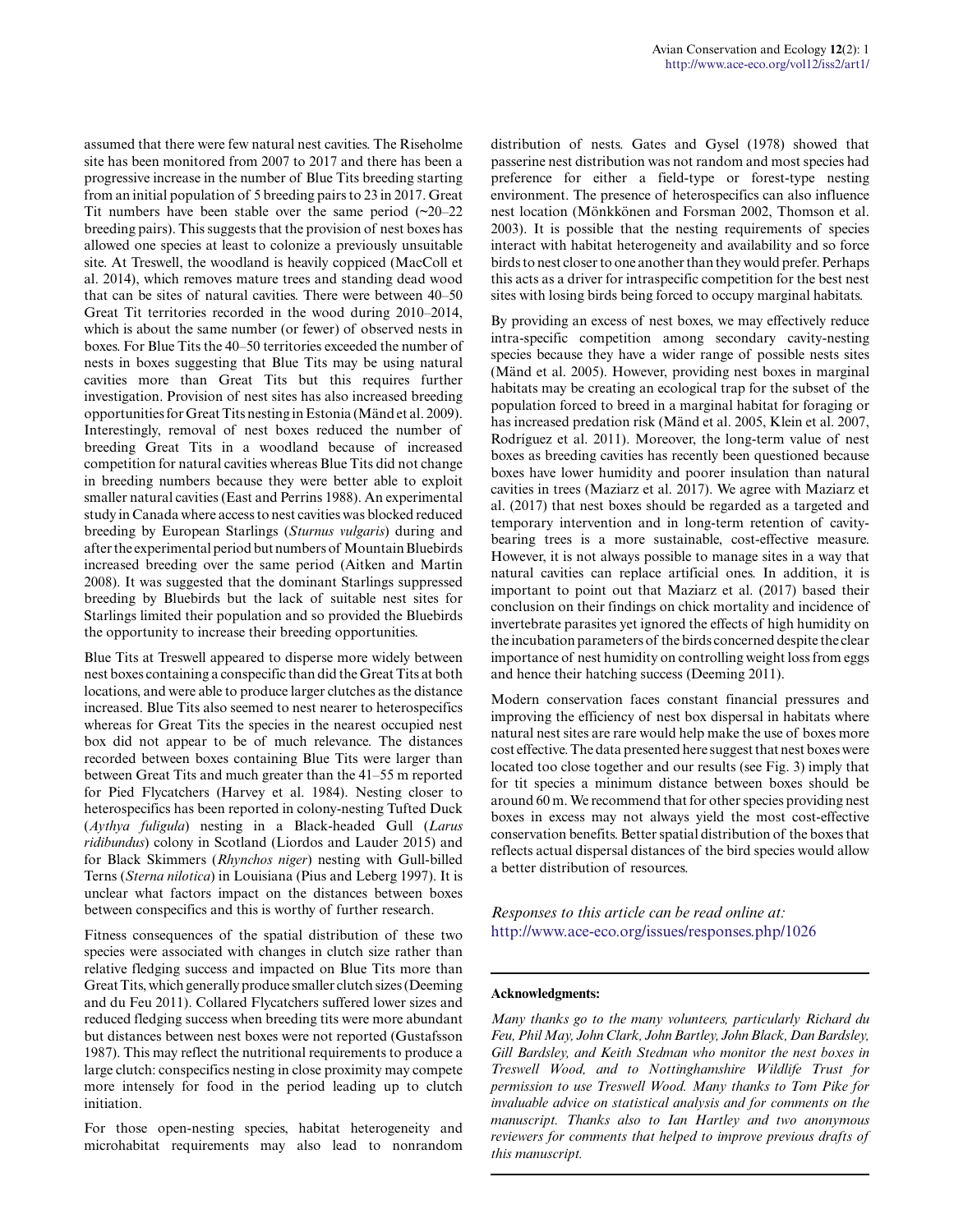#### **LITERATURE CITED**

Aitken, K. E. H., and K. Martin. 2008. Resource plasticity and community responses to experimental reduction of a critical resource. *Ecology* 89:971-980. [http://dx.doi.org/10.1890/07-0711.1](http://dx.doi.org/10.1890%2F07-0711.1) 

Aitken, K. E. H., and K. Martin. 2012. Experimental test of nestsite limitation in mature mixed forests of central British Columbia, Canada. *Journal of Wildlife Management* 76:557-565. [http://dx.doi.org/10.1002/jwmg.286](http://dx.doi.org/10.1002%2Fjwmg.286)

Britt, J., and D. C. Deeming. 2011. First egg date and air temperature affect nest construction in Blue Tits *Cyanistes caeruleus* but not in Great Tits *Parus major. Bird Study* 58:78-89. [http://dx.doi.org/10.1080/00063657.2010.524916](http://dx.doi.org/10.1080%2F00063657.2010.524916)

Camprodon, J., J. Salvanyà, and J. Soler-Zurita. 2008. The abundance and suitability of tree cavities and their impact on hole-nesting bird populations in beech forests of NE Iberian Peninsula. *Acta Ornithologica* 43:17-31. [http://dx.doi.](http://dx.doi.org/10.3161%2F000164508X345293) [org/10.3161/000164508X345293](http://dx.doi.org/10.3161%2F000164508X345293) 

Cockle, K. L., K. Martin, and T. Wesołowski. 2011. Woodpeckers, decay, and the future of cavity-nesting vertebrate communities worldwide. *Frontiers in Ecology and the Environment* 9:377-382. [http://dx.doi.org/10.1890/110013](http://dx.doi.org/10.1890%2F110013)

Colquhoun, M. K., and A. Morley. 1943. Vertical zonation in woodland bird communities. *Journal of Animal Ecology* 12:75-81. [http://dx.doi.org/10.2307/1368](http://dx.doi.org/10.2307%2F1368)

Deeming, D. C. 2011. Importance of nest type on the regulation of nest humidity in birds. *Avian Biology Research* 4:23-31. [http://](http://dx.doi.org/10.3184%2F175815511X13013963263739) [dx.doi.org/10.3184/175815511X13013963263739](http://dx.doi.org/10.3184%2F175815511X13013963263739)

Deeming, D. C. 2013. Bird nests inside and out. *Biologist* 60:28-32.

Deeming, D. C., and C. R. du Feu. 2011. Long-term patterns in egg mortality during incubation and chick mortality during rearing in three species of tits in an English woodland. *Bird Study* 58:278-290. [http://dx.doi.org/10.1080/00063657.2011.589429](http://dx.doi.org/10.1080%2F00063657.2011.589429)

du Feu, C. R. 2003. *The BTO nest box guide.* British Trust for Ornithology, Thetford, UK.

East, M. L., and C. M. Perrins. 1988. The effect of nest boxes on breeding populations of birds in broadleaved temperature woodlands. *Ibis* 130:393-401. [http://dx.doi.org/10.1111/j.1474-919X.1988.](http://dx.doi.org/10.1111%2Fj.1474-919X.1988.tb00997.x) [tb00997.x](http://dx.doi.org/10.1111%2Fj.1474-919X.1988.tb00997.x)

Finch, D. M. 1990. Effects of predation and competitor interference on nesting success of house wrens and tree swallows. *Condor* 92:674-687. [http://dx.doi.org/10.2307/1368686](http://dx.doi.org/10.2307%2F1368686)

Fowler, J., L. Cohen, and P. Jarvis. 1997. *Practical statistics for field biology*. Second edition. Wiley, Chichester, UK.

Gates, J. E., and L. W. Gysel. 1978. Avian nest dispersion and fledging success in field-forest ecotones. *Ecology* 59:871-883. [http://dx.doi.org/10.2307/1938540](http://dx.doi.org/10.2307%2F1938540) 

Gosler, A. 1993. *The Great Tit.* Hamlyn, London, UK.

Green, R. F. 1979. A graph theoretical test to detect interference in selecting nest sites. Pages 439-452 *in* G. P. Patil and M. Rosenzweig, editors. *Contemporary quantitative ecology and related economics*. International Co-operative Publishing House, Fairland, Maryland, USA.

Gustafsson, L. 1987. Interspecific competition lowers fitness in collared flycatchers *Ficedula albicollis*: an experimental demonstration. *Ecology* 68:291-296. [http://dx.doi.org/10.2307/1939260](http://dx.doi.org/10.2307%2F1939260) 

Harvey, P. H., P. J. Greenwood, B. Campbell, and M. J. Stenning. 1984. Breeding dispersal of the pied flycatcher (*Ficedula hypoleuca*). *Journal of Animal Ecology* 53:727-736. [http://dx.doi.](http://dx.doi.org/10.2307%2F4655) [org/10.2307/4655](http://dx.doi.org/10.2307%2F4655)

Klein, Á., T. Nagy, T. Csörgõ, and R. Mátics. 2007. Exterior nestboxes may negatively affect Barn Owl *Tyto alba* survival: an ecological trap. *Bird Conservation International* 17:273-281. [http://dx.doi.org/10.1017/S0959270907000792](http://dx.doi.org/10.1017%2FS0959270907000792)

Krebs, J. R. 1971. Territory and breeding density in the great tit, *Parus major* L. *Ecology* 52:2-22. [http://dx.doi.org/10.2307/1934734](http://dx.doi.org/10.2307%2F1934734) 

Lima, C. C., and C. M. Garcia. 2016. Pre- and post-experimental manipulation assessments confirm the increase in number of birds due to the addition of nest boxes. *PeerJ* 4:e1806. [http://dx.doi.](http://dx.doi.org/10.7717%2Fpeerj.1806) [org/10.7717/peerj.1806](http://dx.doi.org/10.7717%2Fpeerj.1806)

Liordos, V., and A. W. Lauder. 2015. Factors affecting nest success of Tufted Ducks (*Aythya fuligula*) nesting in association with Black-headed Gulls (*Larus ridibundus*) at Loch Leven, Scotland. *Waterbirds* 38:208-213. [http://dx.doi.org/10.1675/063.038.0211](http://dx.doi.org/10.1675%2F063.038.0211) 

Loukola, O. J., T. Laaksonen, J.-T. Seppänen, and J. T. Forsman. 2014. Active hiding of social information from informationparasites. *BMC Evolutionary Biology* 14:32. [http://dx.doi.](http://dx.doi.org/10.1186%2F1471-2148-14-32) [org/10.1186/1471-2148-14-32](http://dx.doi.org/10.1186%2F1471-2148-14-32)

MacColl, A. D. C., C. R. du Feu, and S. P. Wain. 2014. Significant effects of season and bird age on use of coppice woodland by songbirds. *Ibis* 156:561-575. [http://dx.doi.org/10.1111/ibi.12152](http://dx.doi.org/10.1111%2Fibi.12152)

Mänd, R., A. Leivits, M. Leivits, and N. L. Rodenhouse. 2009. Provision of nest boxes raises the breeding density of Great Tits Parus major equally in coniferous and deciduous woodland. *Ibis* 151:487-494. [http://dx.doi.org/10.1111/j.1474-919X.2009.00929.](http://dx.doi.org/10.1111%2Fj.1474-919X.2009.00929.x) [x](http://dx.doi.org/10.1111%2Fj.1474-919X.2009.00929.x) 

Mänd, R., V. Tilgar, A. Lõhmus, and A. Leivits. 2005. Providing nest boxes for hole-nesting birds — Does habitat matter? *Biodiversity & Conservation* 14:1823-1840. [http://dx.doi.](http://dx.doi.org/10.1007%2Fs10531-004-1039-7) [org/10.1007/s10531-004-1039-7](http://dx.doi.org/10.1007%2Fs10531-004-1039-7)

Mazgajski, T. D. 2009. Breeding success of hole-nesting birds effects of nest sites characteristics and predators avoidance strategies. *Wiadomosci Ekologiczne* 55:159-183.

Maziarz, M., R. K. Broughton, and T. Wesołowski. 2017. Microclimate in tree cavities and nest-boxes: implications for holenesting birds. *Forest Ecology and Management* 389:306-313. [http://dx.doi.org/10.1016/j.foreco.2017.01.001](http://dx.doi.org/10.1016%2Fj.foreco.2017.01.001)

Milligan, M. C., and J. L. Dickinson. 2016. Habitat quality and nest-box occupancy by five species of oak woodland birds. *Auk* 133:429-438. [http://dx.doi.org/10.1642/AUK-15-187.1](http://dx.doi.org/10.1642%2FAUK-15-187.1)

Minot, E. O., and C. M. Perrins. 1986. Interspecific interference competition — nest sites for blue and great tits. *Journal of Animal Ecology* 55:331-350. [http://dx.doi.org/10.2307/4712](http://dx.doi.org/10.2307%2F4712) 

Mönkkönen, M., and J. T. Forsman 2002. Heterospecific attraction among forest birds: a review. *Ornithological Science* 1:41-51. <http://dx.doi.org/10.2326/osj.1.41>